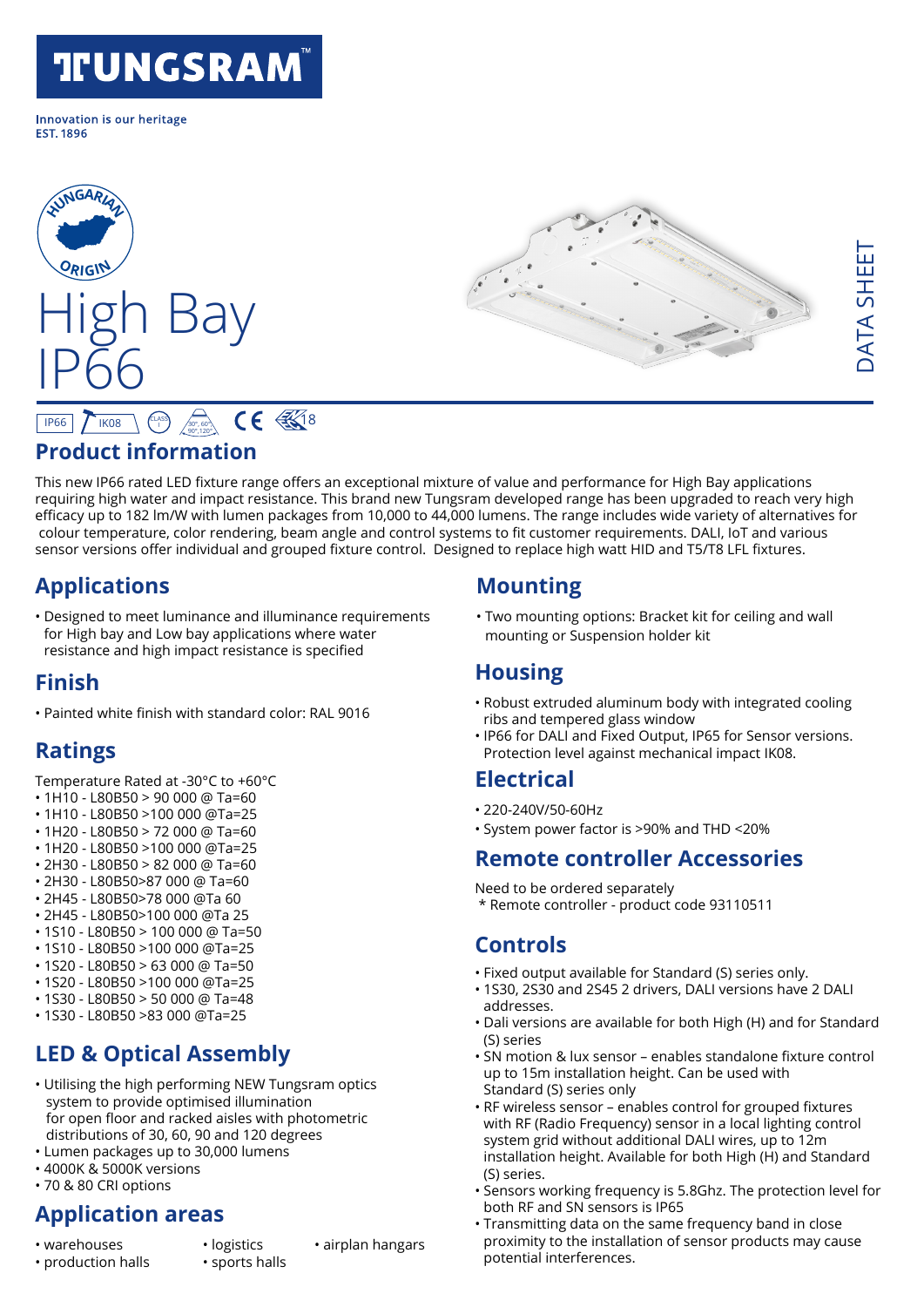# **Order Logic**

| <b>Product ID</b>                     | Module /<br><b>Efficiency /</b><br>Lumen                                                     | <b>CCT / CRI</b>                                                                         |       | Optic                                                                              | <b>Sensor - Control</b>                                  | Options1           |    | Options2                                  |
|---------------------------------------|----------------------------------------------------------------------------------------------|------------------------------------------------------------------------------------------|-------|------------------------------------------------------------------------------------|----------------------------------------------------------|--------------------|----|-------------------------------------------|
|                                       | TU High bay IP66 - Standard                                                                  |                                                                                          |       |                                                                                    |                                                          |                    |    |                                           |
| <b>TU HB IP66 G1</b>                  | 1510 - 1M Std 10klm<br>1S20 - 1M Std 20klm<br>1530 - 1M Std 30klm                            | 4K - 4000K 70 CRI70<br>5K - 5000K 70 CRI70<br>4K - 4000K 80 CRI80<br>5K - 5000K 80 CRI80 |       | $C1-120^\circ$ Clear<br>L9-90° Clear<br>L6-60° Clear<br>$L3-30^\circ$ Clear        | FX-<br>Fix output<br>DL-<br>DALI                         | <b>ST-Standard</b> |    | PC-<br>Pre-cabled<br>QC-<br>Quick Connect |
|                                       | TU High bay IP65 - Standard                                                                  |                                                                                          |       |                                                                                    |                                                          |                    |    |                                           |
| TUHB IP65 G1                          | 1510 - 1M Std 10klm<br>1S20 - 1M Std 20klm<br>1530 - 1M Std 30klm                            | 4K - 4000K 70 CRI70<br>5K - 5000K 70 CRI70<br>4K - 4000K 80 CRI80<br>5K - 5000K 80 CRI80 |       | $C1-120^\circ$ Clear<br>$L9-90^\circ$ Clear<br>L6-60° Clear<br>$L3-30^\circ$ Clear | SN-<br>Sensor(ON/OFF)<br><b>RF</b><br>Sensor(Motion&Lux) | <b>ST-Standard</b> |    | PC-<br>Pre-cabled<br>QC-<br>Quick Connect |
|                                       | TU High bay IP66 - High Efficiency                                                           |                                                                                          |       |                                                                                    |                                                          |                    |    |                                           |
| <b>TUHB IP66 G1</b>                   | 1H10 - 1M High 10klm<br>1H20 - 1M High 20klm<br>2H30 - 2M High 30klm<br>2H45 - 2M High 45klm | 4K - 4000K 70 CRI70<br>5K - 5000K 70 CRI70<br>4K - 4000K 80 CRI80<br>5K - 5000K 80 CRI80 |       | $C1-120^\circ$ Clear<br>$L9-90^\circ$ Clear<br>L6-60° Clear<br>L3-30° Clear        | DL-<br><b>DALI</b>                                       | <b>ST-Standard</b> |    | PC-<br>Pre-cabled<br>QC-<br>Quick Connect |
|                                       | TU High bay IP65 - High Efficiency                                                           |                                                                                          |       |                                                                                    |                                                          |                    |    |                                           |
| <b>TUHB IP65 G1</b>                   | 1H10 - 1M High 10klm<br>1H20 - 1M High 20klm<br>2H30 - 2M High 30klm<br>2H45 - 2M High 40klm | 4K - 4000K 70 CRI70<br>5K - 5000K 70 CRI70<br>4K - 4000K 80 CRI80<br>5K - 5000K 80 CRI80 |       | $C1-120^\circ$ Clear<br>$L9-90^\circ$ Clear<br>$L6-60^\circ$ Clear<br>L3-30° Clear | <b>RF</b><br>Sensor(Motion&Lux)                          | <b>ST-Standard</b> |    | PC-<br>Pre-cabled<br>QC-<br>Quick Connect |
| <b>Module / Efficiency</b><br>/ Lumen | Module                                                                                       | 5000K 70 CRI Clear 120 optics Dali driver<br>Power(W)**                                  | Lumen | Im/W                                                                               | <b>CCT/CRI multipliers</b>                               |                    |    | <b>Optical multipliers</b>                |
| <b>1S10</b>                           | $\mathbf{1}$                                                                                 | 67                                                                                       | 10000 | 149                                                                                | 5K70                                                     | 100%               | C1 | 100%                                      |
| <b>1S20</b>                           | $\mathbf{1}$                                                                                 | 141                                                                                      | 20500 | 145                                                                                | 5k80                                                     | 96%                | L9 | 93%                                       |

| <b>1S10</b>      |               | 67  | 10000 | 149 |
|------------------|---------------|-----|-------|-----|
| <b>1S20</b>      |               | 141 | 20500 | 145 |
| $1530*$          |               | 199 | 29200 | 151 |
| 1H <sub>10</sub> |               | 56  | 10200 | 182 |
| 1H <sub>20</sub> |               | 116 | 20100 | 173 |
| $2H30*$          | $\mathcal{P}$ | 170 | 30100 | 177 |
| $2H45*$          |               | 260 | 44100 | 170 |

| ۲1  | 100% |
|-----|------|
| l 9 | 93%  |
| L6  | 90%  |
| l 3 | 90%  |

4K70 96% 4K80 95%

\* 1S30, 2H30 and 2H45 has 2 drivers, DALI versions have 2 DALI addresses

\*\* Fix output and sensor versions could have slightly different values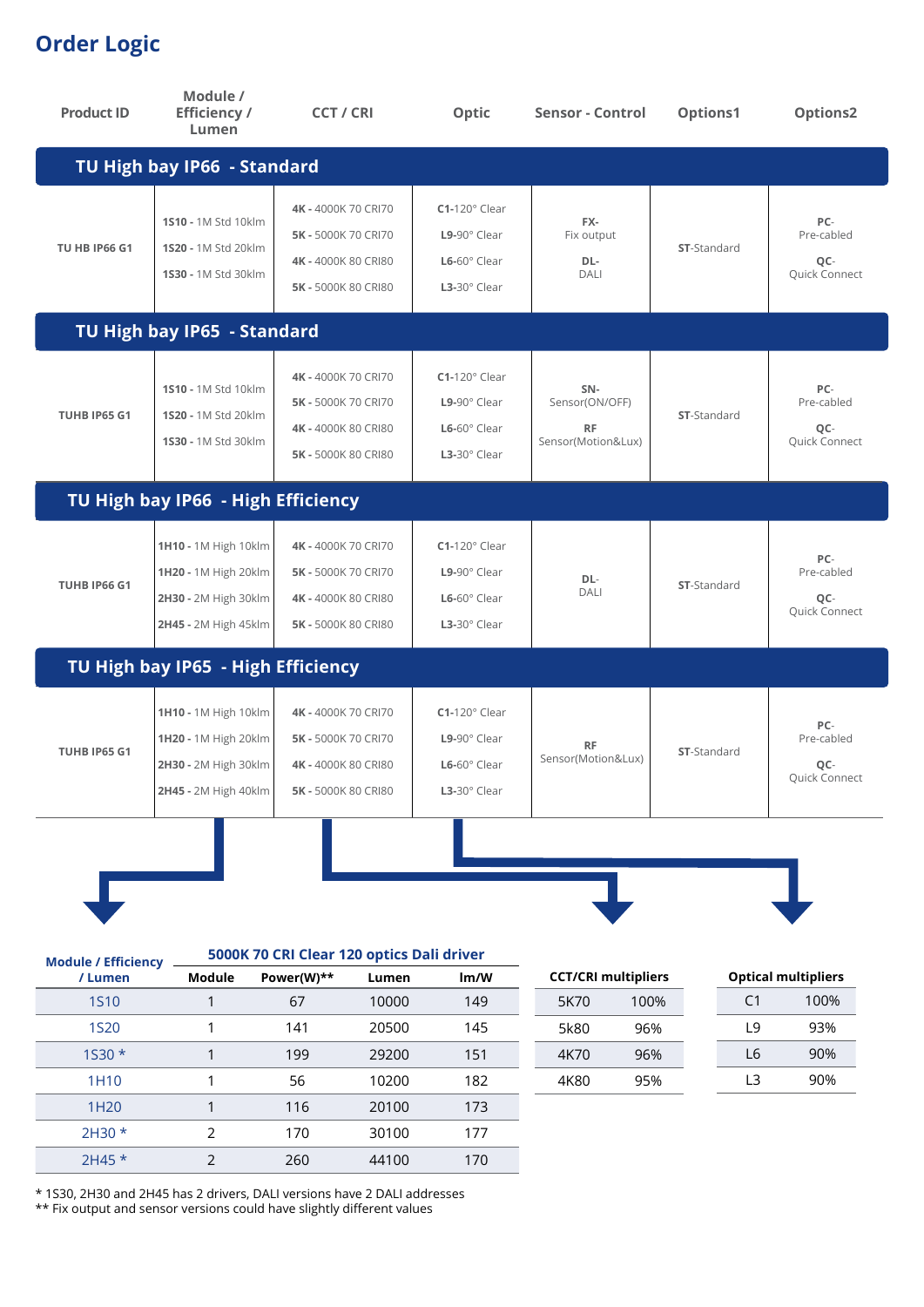### **Mounting & Accessories**



#### **Photometric data**









L3 L6